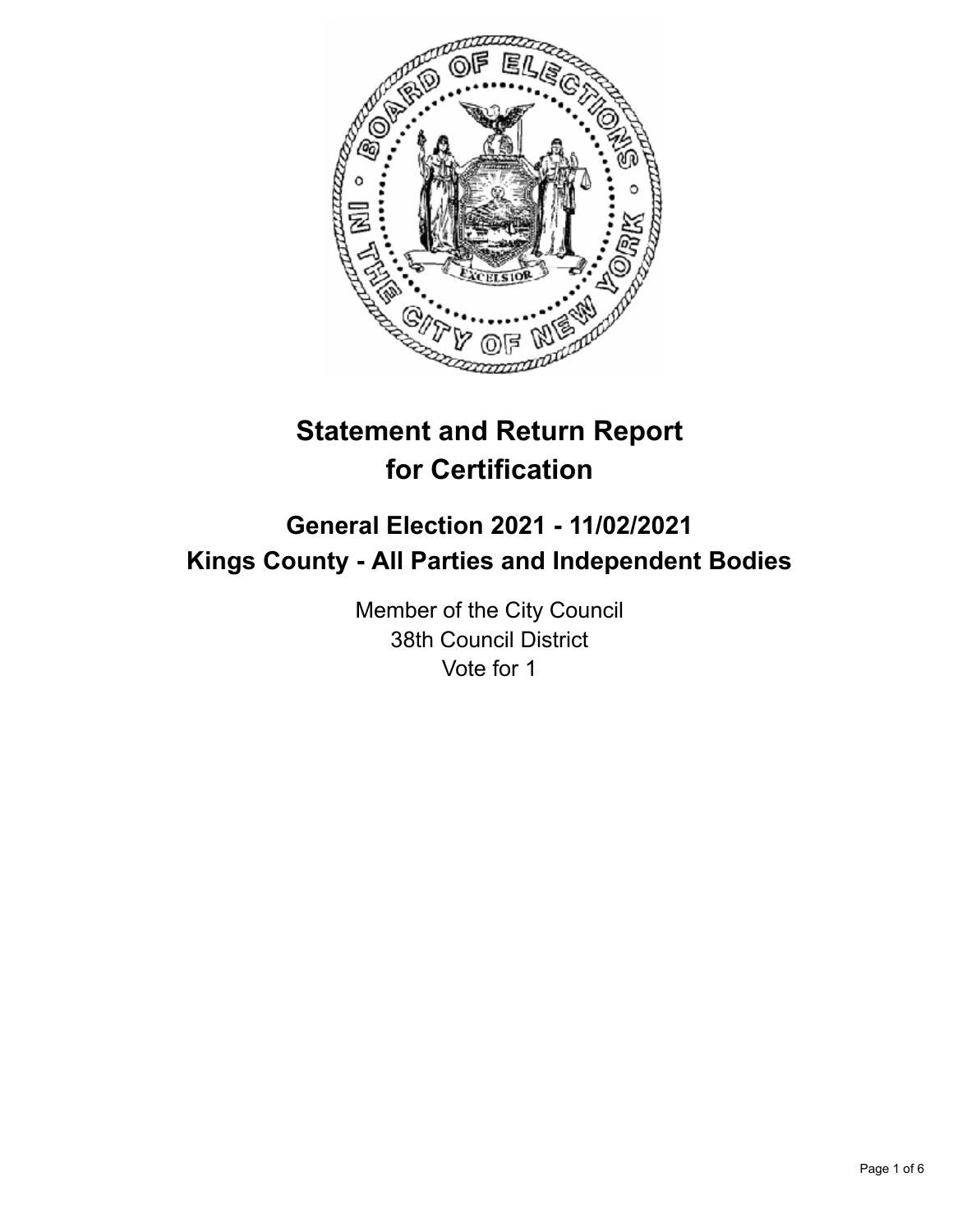

## **Assembly District 44**

| <b>PUBLIC COUNTER</b>                                    | 647 |
|----------------------------------------------------------|-----|
| <b>MANUALLY COUNTED EMERGENCY</b>                        | 0   |
| ABSENTEE / MILITARY                                      | 12  |
| AFFIDAVIT                                                | 10  |
| <b>Total Ballots</b>                                     | 669 |
| Less - Inapplicable Federal/Special Presidential Ballots | 0   |
| <b>Total Applicable Ballots</b>                          | 669 |
| ALEXA AVILES (DEMOCRATIC)                                | 568 |
| ERIK S. FRANKEL (CONSERVATIVE)                           | 43  |
| ERIK S. FRANKEL (LIBERTARIAN)                            | 9   |
| DONALD TRUMP (WRITE-IN)                                  | 1   |
| <b>Total Votes</b>                                       | 621 |
| Unrecorded                                               | 48  |

#### **Assembly District 48**

| PUBLIC COUNTER                                           | 100      |
|----------------------------------------------------------|----------|
| <b>MANUALLY COUNTED EMERGENCY</b>                        | $\Omega$ |
| ABSENTEE / MILITARY                                      | 5        |
| AFFIDAVIT                                                | 0        |
| <b>Total Ballots</b>                                     | 105      |
| Less - Inapplicable Federal/Special Presidential Ballots | $\Omega$ |
| <b>Total Applicable Ballots</b>                          | 105      |
| ALEXA AVILES (DEMOCRATIC)                                | 13       |
| ERIK S. FRANKEL (CONSERVATIVE)                           | 42       |
| ERIK S. FRANKEL (LIBERTARIAN)                            | 2        |
| <b>Total Votes</b>                                       | 57       |
|                                                          |          |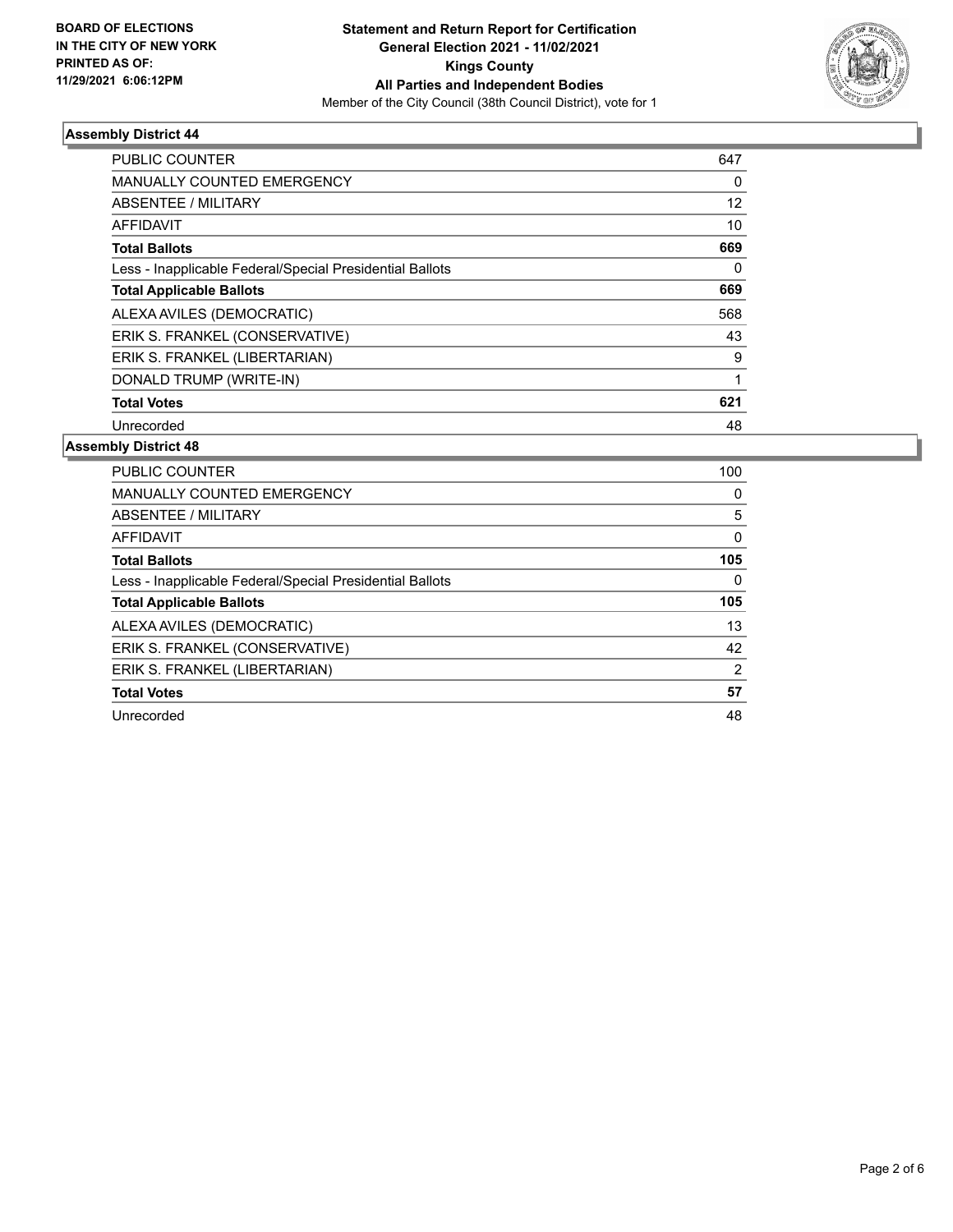

## **Assembly District 49**

| <b>PUBLIC COUNTER</b>                                    | 2,692 |
|----------------------------------------------------------|-------|
| <b>MANUALLY COUNTED EMERGENCY</b>                        | 0     |
| <b>ABSENTEE / MILITARY</b>                               | 233   |
| <b>AFFIDAVIT</b>                                         | 20    |
| <b>Total Ballots</b>                                     | 2,945 |
| Less - Inapplicable Federal/Special Presidential Ballots | 0     |
| <b>Total Applicable Ballots</b>                          | 2,945 |
| ALEXA AVILES (DEMOCRATIC)                                | 1,424 |
| ERIK S. FRANKEL (CONSERVATIVE)                           | 724   |
| ERIK S. FRANKEL (LIBERTARIAN)                            | 78    |
| JAMES ALBANESE (WRITE-IN)                                | 1     |
| JOEL ACEVEDO (WRITE-IN)                                  | 1     |
| <b>JUSTIN BARRAN (WRITE-IN)</b>                          | 1     |
| <b>JUSTIN BRANNAN (WRITE-IN)</b>                         | 1     |
| SHAHANA HANIF (WRITE-IN)                                 | 1     |
| UNATTRIBUTABLE WRITE-IN (WRITE-IN)                       | 7     |
| UNCOUNTED WRITE-IN PER STATUTE (WRITE-IN)                | 1     |
| WILLIAM CHENG (WRITE-IN)                                 | 1     |
| YU LIN (WRITE-IN)                                        | 1     |
| <b>Total Votes</b>                                       | 2,241 |
| Unrecorded                                               | 704   |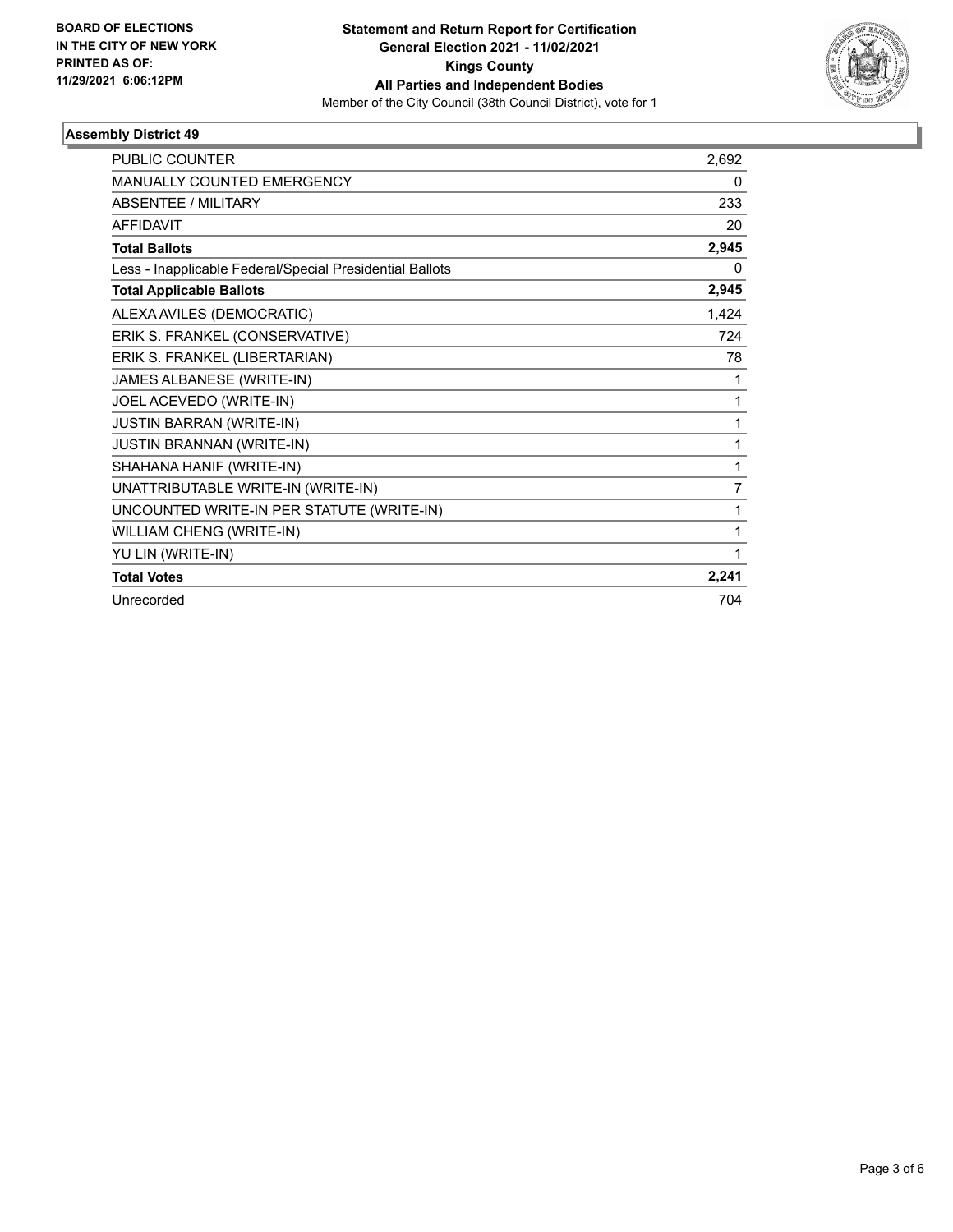

## **Assembly District 51**

| <b>PUBLIC COUNTER</b>                                    | 9,192          |
|----------------------------------------------------------|----------------|
| <b>MANUALLY COUNTED EMERGENCY</b>                        | 0              |
| <b>ABSENTEE / MILITARY</b>                               | 390            |
| <b>AFFIDAVIT</b>                                         | 82             |
| <b>Total Ballots</b>                                     | 9,664          |
| Less - Inapplicable Federal/Special Presidential Ballots | 0              |
| <b>Total Applicable Ballots</b>                          | 9,664          |
| ALEXA AVILES (DEMOCRATIC)                                | 7,161          |
| ERIK S. FRANKEL (CONSERVATIVE)                           | 1,129          |
| ERIK S. FRANKEL (LIBERTARIAN)                            | 176            |
| ANA TORRES (WRITE-IN)                                    | 1              |
| <b>BRIAN FOX (WRITE-IN)</b>                              | $\overline{2}$ |
| CESAR ZUNIGA (WRITE-IN)                                  | $\overline{2}$ |
| CURTIS SLIWA (WRITE-IN)                                  | $\overline{c}$ |
| DAVE COLON (WRITE-IN)                                    | 1              |
| FELIX ORTIZ (WRITE-IN)                                   | 2              |
| FIORELLA LAGUADA (WRITE-IN)                              | 1              |
| HESEY THISLER (WRITE-IN)                                 | 1              |
| <b>JACQUI PAINTER (WRITE-IN)</b>                         | 1              |
| JEFFREY W. KRUPEZYN (WRITE-IN)                           | 1              |
| JOSE DESENA (WRITE-IN)                                   | 1              |
| KYRIE IRVING (WRITE-IN)                                  | 1              |
| LESUR ZUNIGA (WRITE-IN)                                  | 1              |
| MICHELLE OBAMA (WRITE-IN)                                | 1              |
| MOSCHE STESEL (WRITE-IN)                                 | 1              |
| PETER GRIFFIN (WRITE-IN)                                 | 1              |
| RODRIGO CAMARENA (WRITE-IN)                              | 5              |
| UNATTRIBUTABLE WRITE-IN (WRITE-IN)                       | 5              |
| <b>Total Votes</b>                                       | 8,496          |
| Unrecorded                                               | 1,168          |

**Assembly District 52**

| PUBLIC COUNTER                                           | 65 |
|----------------------------------------------------------|----|
| <b>MANUALLY COUNTED EMERGENCY</b>                        | 0  |
| ABSENTEE / MILITARY                                      | 5  |
| <b>AFFIDAVIT</b>                                         |    |
| <b>Total Ballots</b>                                     | 71 |
| Less - Inapplicable Federal/Special Presidential Ballots | 0  |
| <b>Total Applicable Ballots</b>                          | 71 |
| ALEXA AVILES (DEMOCRATIC)                                | 62 |
| ERIK S. FRANKEL (CONSERVATIVE)                           | 5  |
| ERIK S. FRANKEL (LIBERTARIAN)                            |    |
| <b>Total Votes</b>                                       | 68 |
| Unrecorded                                               | 3  |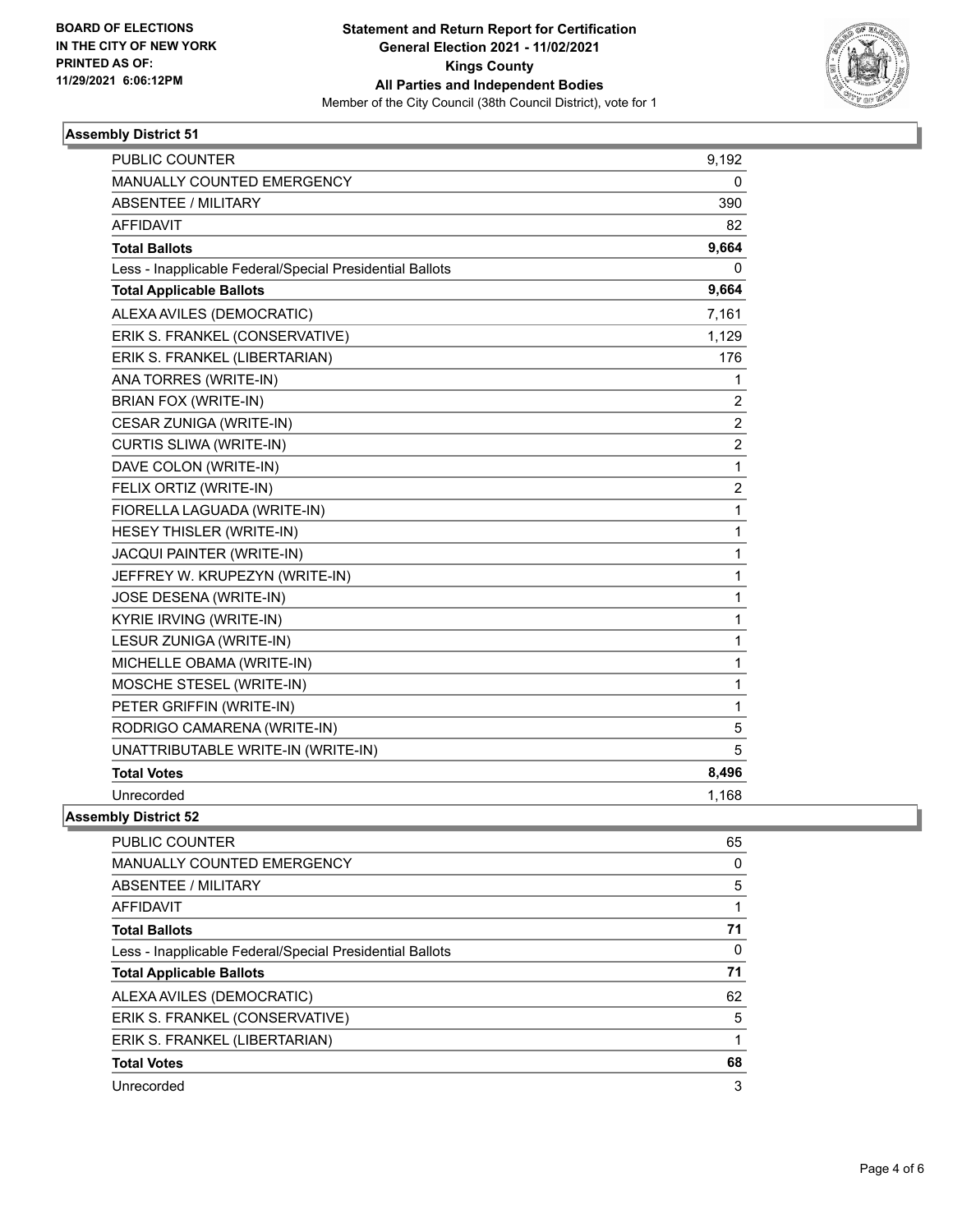

## **Total for Member of the City Council (38th Council District) - Kings County**

| PUBLIC COUNTER                                           | 12,696 |
|----------------------------------------------------------|--------|
| MANUALLY COUNTED EMERGENCY                               | 0      |
| <b>ABSENTEE / MILITARY</b>                               | 645    |
| <b>AFFIDAVIT</b>                                         | 113    |
| <b>Total Ballots</b>                                     | 13,454 |
| Less - Inapplicable Federal/Special Presidential Ballots | 0      |
| <b>Total Applicable Ballots</b>                          | 13,454 |
| ALEXA AVILES (DEMOCRATIC)                                | 9,228  |
| ERIK S. FRANKEL (CONSERVATIVE)                           | 1,943  |
| ERIK S. FRANKEL (LIBERTARIAN)                            | 266    |
| ANA TORRES (WRITE-IN)                                    | 1      |
| BRIAN FOX (WRITE-IN)                                     | 2      |
| CESAR ZUNIGA (WRITE-IN)                                  | 2      |
| CURTIS SLIWA (WRITE-IN)                                  | 2      |
| DAVE COLON (WRITE-IN)                                    | 1      |
| DONALD TRUMP (WRITE-IN)                                  | 1      |
| FELIX ORTIZ (WRITE-IN)                                   | 2      |
| FIORELLA LAGUADA (WRITE-IN)                              | 1      |
| HESEY THISLER (WRITE-IN)                                 | 1      |
| JACQUI PAINTER (WRITE-IN)                                | 1      |
| JAMES ALBANESE (WRITE-IN)                                | 1      |
| JEFFREY W. KRUPEZYN (WRITE-IN)                           | 1      |
| JOEL ACEVEDO (WRITE-IN)                                  | 1      |
| JOSE DESENA (WRITE-IN)                                   | 1      |
| <b>JUSTIN BARRAN (WRITE-IN)</b>                          | 1      |
| <b>JUSTIN BRANNAN (WRITE-IN)</b>                         | 1      |
| KYRIE IRVING (WRITE-IN)                                  | 1      |
| LESUR ZUNIGA (WRITE-IN)                                  | 1      |
| MICHELLE OBAMA (WRITE-IN)                                | 1      |
| MOSCHE STESEL (WRITE-IN)                                 | 1      |
| PETER GRIFFIN (WRITE-IN)                                 | 1      |
| RODRIGO CAMARENA (WRITE-IN)                              | 5      |
| SHAHANA HANIF (WRITE-IN)                                 | 1      |
| UNATTRIBUTABLE WRITE-IN (WRITE-IN)                       | 12     |
| UNCOUNTED WRITE-IN PER STATUTE (WRITE-IN)                | 1      |
| WILLIAM CHENG (WRITE-IN)                                 | 1      |
| YU LIN (WRITE-IN)                                        | 1      |
| <b>Total Votes</b>                                       | 11,483 |
| Unrecorded                                               | 1,971  |